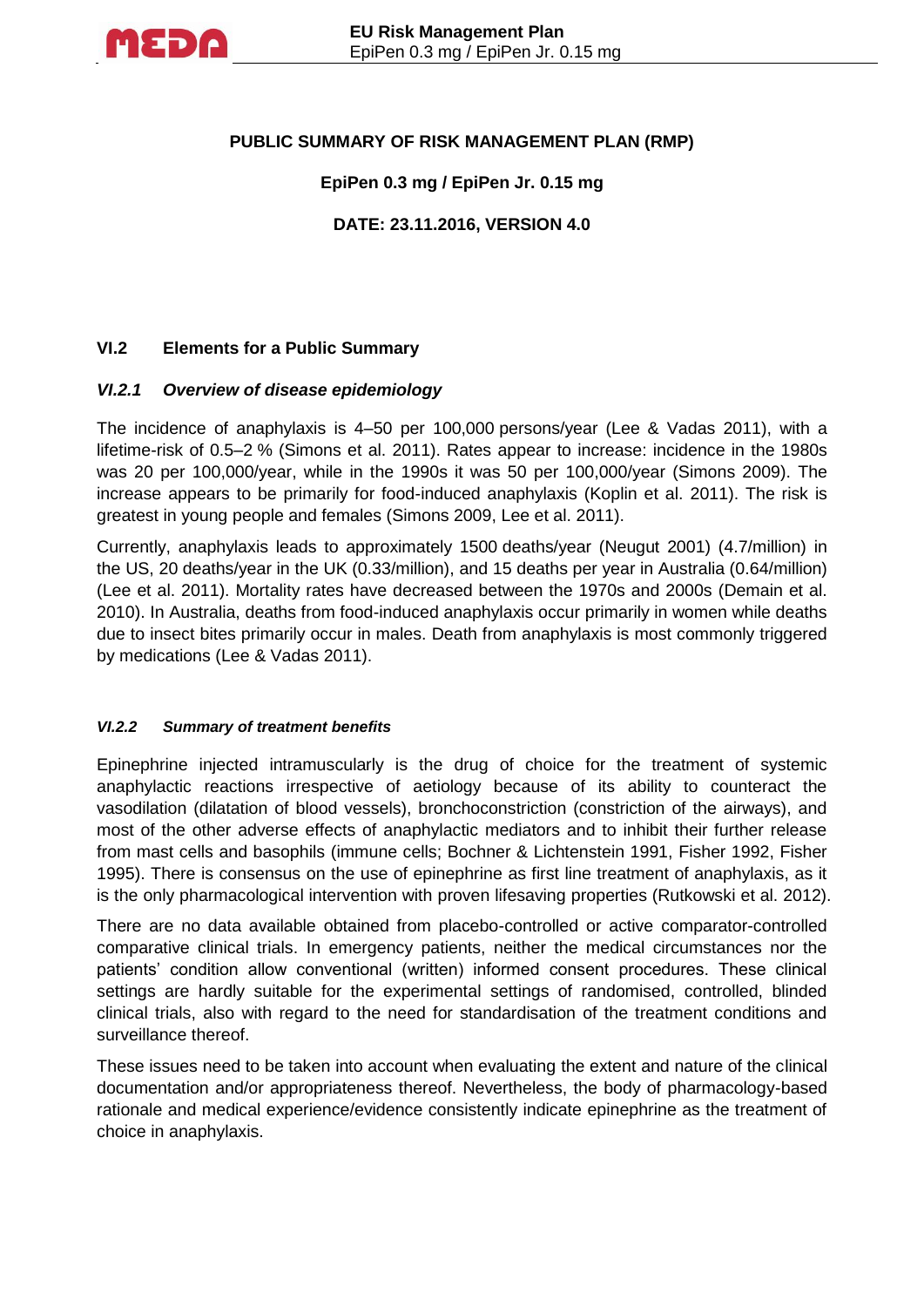

#### *VI.2.3 Unknowns relating to treatment benefits (1 short paragraph per indication of 50 words maximum)*

Epinephrine is commonly acknowledged as the most important first-line treatment of severe allergic emergencies, as it is recognized as the only pharmacological intervention with proven lifesaving properties. Therefore, there are no known absolute contraindications to the use of EpiPen<sup>®</sup> and lack of information is not considered relevant.

### *VI.2.4 Summary of safety concerns*

### **Important identified risks**

| <b>Risk</b>             | <b>What is known</b>                                                                                                                                                                         | Preventability                                                                                                                                                                                                                                                                                                                                                                                                                                                                                                                                                                                                                                                                                                                                                                                                                                                                                                                                                                   |  |
|-------------------------|----------------------------------------------------------------------------------------------------------------------------------------------------------------------------------------------|----------------------------------------------------------------------------------------------------------------------------------------------------------------------------------------------------------------------------------------------------------------------------------------------------------------------------------------------------------------------------------------------------------------------------------------------------------------------------------------------------------------------------------------------------------------------------------------------------------------------------------------------------------------------------------------------------------------------------------------------------------------------------------------------------------------------------------------------------------------------------------------------------------------------------------------------------------------------------------|--|
| Device failure          | The failure of an Auto-Injector puts<br>patient<br>at potentially<br>life-<br>the.<br>threatening risk.<br>Therefore, the medication error is<br>considered as important identified<br>risk. | This medication error can occur due If one Auto-Injector does not work in a<br>to technical problems of the device. critical situation the patient will require<br>another EpiPen <sup>®</sup> or another form of<br>emergency<br>To<br>treatment.<br>optimise<br>anaphylaxis<br>the<br>treatment<br>patient<br>should carry more than one Auto-<br>Injector all the time with him. Provision<br>of an EpiPen <sup>®</sup> Auto-Injector double-pack<br>is intended to optimise anaphylaxis<br>treatment, as in the absence of clinical<br>improvement or if deterioration occurs<br>after the initial treatment, a second<br>injection may be necessary after 5 to<br>15 minutes. The labelling of EpiPen <sup>®</sup><br>(SmPC and Package Leaflet) supports<br>carrying two Auto-Injectors, stating that<br>if symptoms have not improved or have<br>deteriorated within 5-15 minutes after<br>the first injection, a second dose of<br>EpiPen <sup>®</sup> may be necessary. |  |
|                         |                                                                                                                                                                                              | ensure that professionals<br>and<br>To<br>patients/carers are able to successfully<br>administer the product based on the<br>instructions in the product information,<br>the MAH offers a range of educational<br>material (training device, instructional<br>audio-visual<br>material, checklist<br>for<br>prescribers).                                                                                                                                                                                                                                                                                                                                                                                                                                                                                                                                                                                                                                                        |  |
| Accidental<br>injection | course and the severity of the Package                                                                                                                                                       | Accidental injections into thumb, An adequate instruction and training is<br>fingers or the hand may result in of importance for the correct use of<br>ischemic effects. The impact on the epinephrine Auto-Injectors, particularly<br>individual patient depends on the among younger patients. Therefore, the<br>Leaflet<br>includes                                                                                                                                                                                                                                                                                                                                                                                                                                                                                                                                                                                                                                           |  |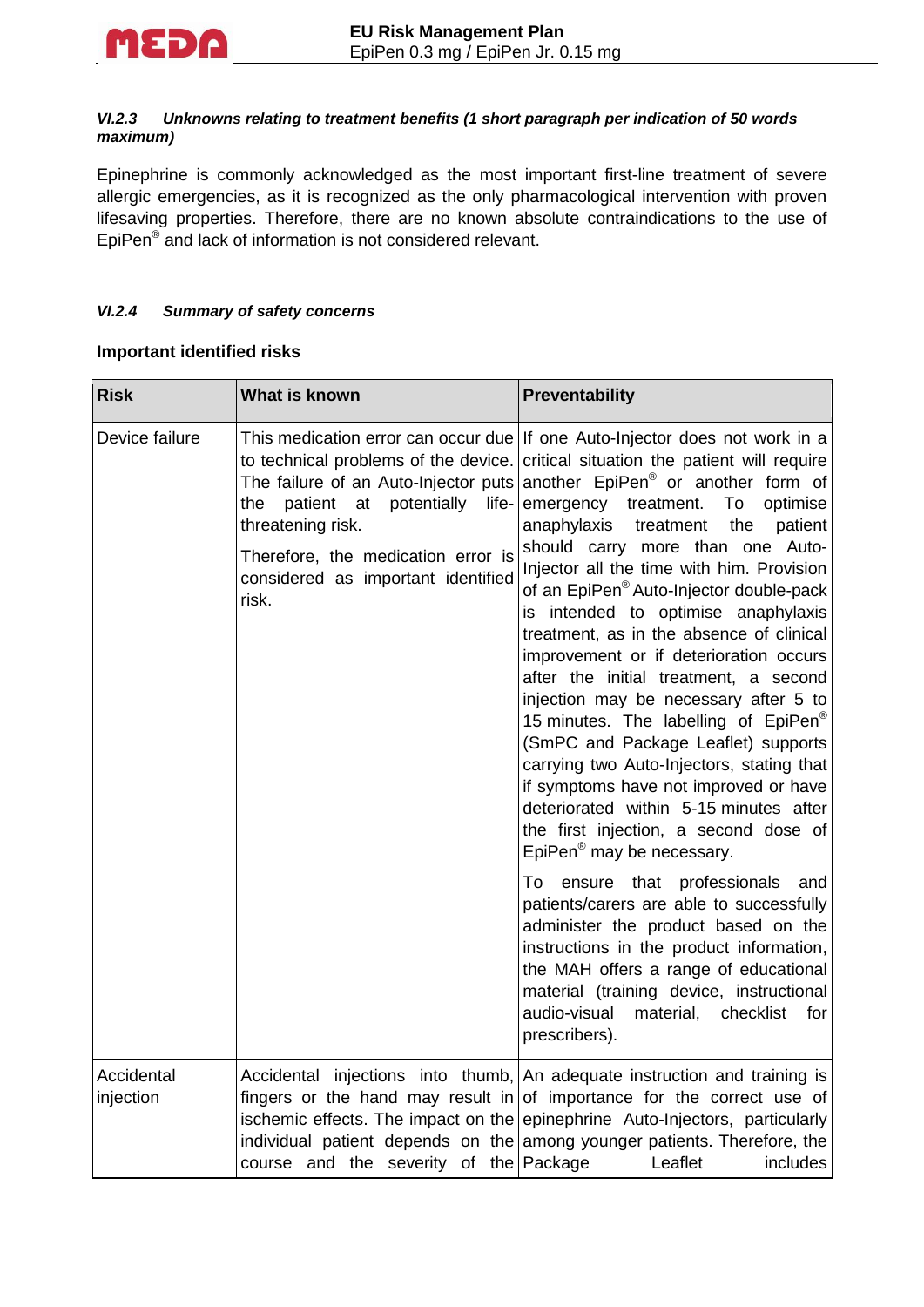

| <b>Risk</b>                                                                                                                 | What is known                                                                                                                                                                          | Preventability                                                                                                                                                                                                                                                                                                                                                                                                                                                                                                                                                                                                                                                                                                    |  |
|-----------------------------------------------------------------------------------------------------------------------------|----------------------------------------------------------------------------------------------------------------------------------------------------------------------------------------|-------------------------------------------------------------------------------------------------------------------------------------------------------------------------------------------------------------------------------------------------------------------------------------------------------------------------------------------------------------------------------------------------------------------------------------------------------------------------------------------------------------------------------------------------------------------------------------------------------------------------------------------------------------------------------------------------------------------|--|
|                                                                                                                             | anaphylaxis at significant risk.                                                                                                                                                       | reaction due to accidental injection. comprehensive directions of the use of<br>Accidental injections can occur by EpiPen <sup>®</sup> Auto-Injector. Furthermore, the<br>patients themselves or by health MAH offers a range of educational<br>care professionals when attempting material to ensure that healthcare<br>to treat the patient. In case the professionals and patients/carers are<br>injection was not administered in a able to successfully administer the<br>proper form, this misadministration product based on the instructions in the<br>puts the patient suffering from product information (training device,<br>instructional<br>audio-visual<br>material,<br>checklist for prescribers). |  |
|                                                                                                                             | Therefore, the medication error is<br>considered as important identified<br>risk.                                                                                                      | Additionally, within the SmPC the<br>physician is indicated to ensure that the<br>patient understands the indications for<br>and the<br>method<br>correct<br>use<br>0f<br>application.                                                                                                                                                                                                                                                                                                                                                                                                                                                                                                                            |  |
| (due to<br>of efficacy when threatening risk.<br>wrong<br>no<br>handling<br><b>or</b><br>failure<br>device<br>was reported) | wrong case of an anaphylactic emergency<br>handling or lack puts the patient at potentially life-<br>Therefore, the lack of efficacy is<br>considered as important identified<br>risk. | Lack of efficacy Lack of efficacy of epinephrine in Patients should be well trained in the<br>use of the EpiPen <sup>®</sup> Auto-Injector and<br>should have an adequate amount of<br>EpiPen <sup>®</sup> Auto-Injectors at hand. In<br>particular early intervention with i.m.<br>epinephrine is most essential for the<br>successful treatment of patients having<br>an anaphylactic reaction. Treatment at<br>the emergency ambulance or in the<br>emergency room might be required by<br>patients not responding. In the PIL<br>patients are advised "to seek medical<br>help immediately after using EpiPen <sup>®</sup> ,<br>by going to your doctor or the nearest<br>hospital".                          |  |
|                                                                                                                             |                                                                                                                                                                                        | Provision of an EpiPen <sup>®</sup> Auto-Injector<br>double-pack is intended to optimize<br>anaphylaxis<br>treatment,<br>in<br>the<br>as<br>absence of clinical improvement or if<br>deterioration occurs after the initial<br>treatment, a second injection may be<br>necessary after 5 to 15 minutes. The<br>approved labelling of EpiPen <sup>®</sup> (SmPC<br>and Package Leaflet) supports carrying<br>Auto-Injectors,<br>stating<br>that if<br>two<br>symptoms have not improved or have<br>deteriorated within 5-15 minutes after<br>the first injection, a second dose of                                                                                                                                 |  |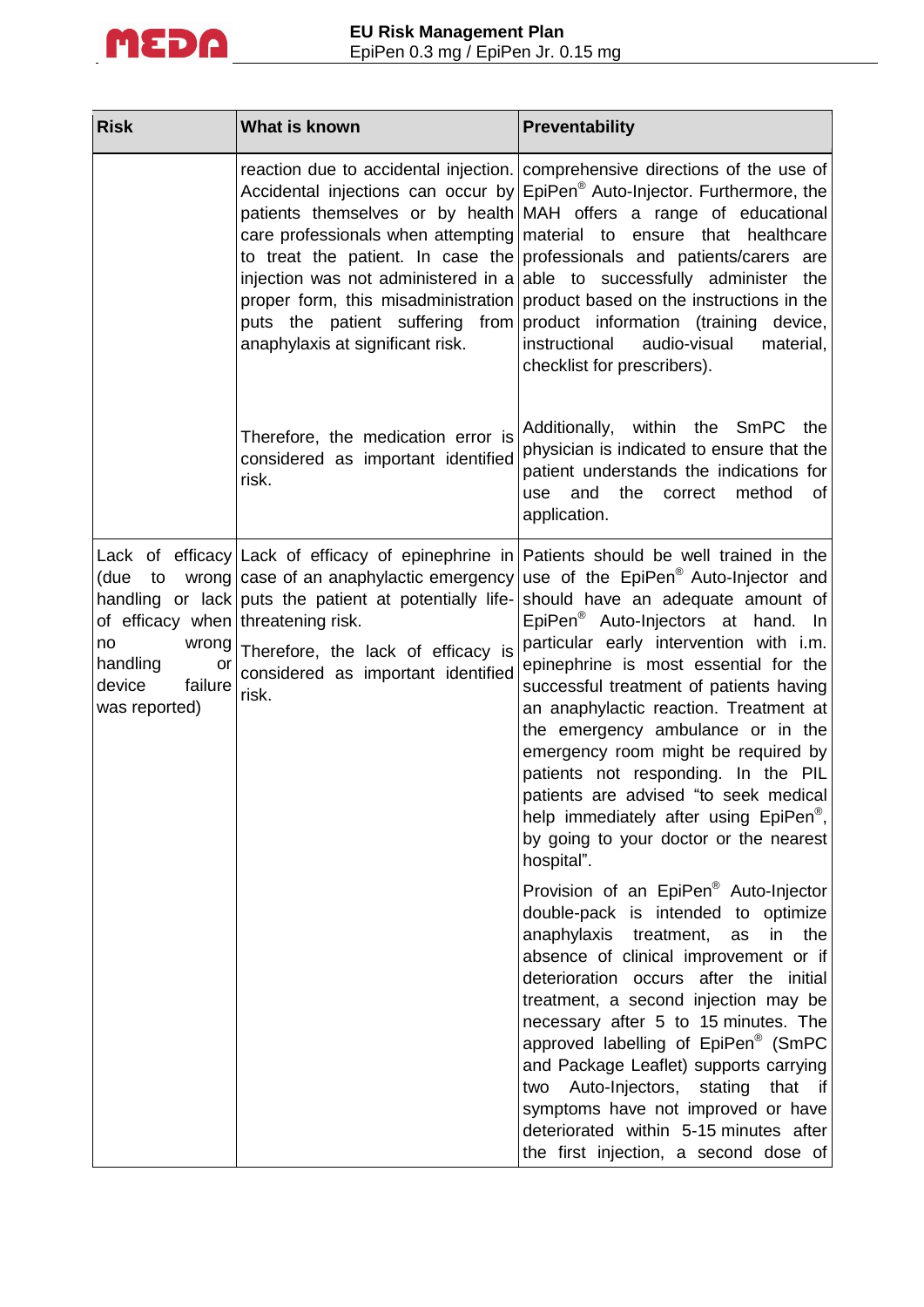

| <b>Risk</b> | What is known | Preventability                                                                                                                                                                                                                                                                                                                                                                                                                                                                                                                                                                                                             |  |
|-------------|---------------|----------------------------------------------------------------------------------------------------------------------------------------------------------------------------------------------------------------------------------------------------------------------------------------------------------------------------------------------------------------------------------------------------------------------------------------------------------------------------------------------------------------------------------------------------------------------------------------------------------------------------|--|
|             |               | EpiPen <sup>®</sup> may be necessary.                                                                                                                                                                                                                                                                                                                                                                                                                                                                                                                                                                                      |  |
|             |               | Under section 4.4 "special warnings and<br>precautions for use" of the SmPC it is<br>that<br>patients<br>should<br>stated,<br>be<br>dial<br>112,<br>instructed<br>to<br>ask<br>for<br>ambulance, state anaphylaxis to seek<br>medical<br>assistance<br>emergency<br>immediately after administering the first<br>dose in order to have close monitoring<br>of the anaphylactic episode and further<br>treatment as required. Furthermore, it is<br>mentioned that for patients with thick<br>subcutaneous fat layer, there is a risk<br>for adrenaline not reaching the muscle<br>tissue resulting in a suboptimal effect. |  |
|             |               | In addition, the MAH offers a range of<br>educational material to ensure that<br>healthcare<br>professionals<br>and<br>patients/carers are able to successfully<br>administer the product based on the<br>instructions in the product information<br>(training device, instructional audio-<br>visual<br>material,<br>checklist<br>for<br>prescribers).                                                                                                                                                                                                                                                                    |  |

# **Important potential risks**

| <b>Risk</b>                                         | What is known (Including reason why it is considered a<br>potential risk)                                                                                                                                                        |  |  |
|-----------------------------------------------------|----------------------------------------------------------------------------------------------------------------------------------------------------------------------------------------------------------------------------------|--|--|
| Serious allergic reaction to<br>EpiPen <sup>®</sup> | Sodium metabisulfite may rarely cause severe hypersensitivity<br>sodium metabisulfite content of reactions including anaphylactic symptoms and bronchospasm<br>in susceptible people, especially those with a history of asthma. |  |  |

| <b>Risk</b>                         | What is known (Including reason why it is considered a<br>potential risk)                                                                                                                                                                                  |  |  |
|-------------------------------------|------------------------------------------------------------------------------------------------------------------------------------------------------------------------------------------------------------------------------------------------------------|--|--|
| reaction in predisposed<br>patients | Serious cardiovascular adverse Important clinical risk factors for serious cardiovascular adverse<br>reactions under EpiPen <sup>®</sup> (Jr.) therapy include comorbidities<br>such as pre-existing increased blood pressure or cardiac valve<br>disease. |  |  |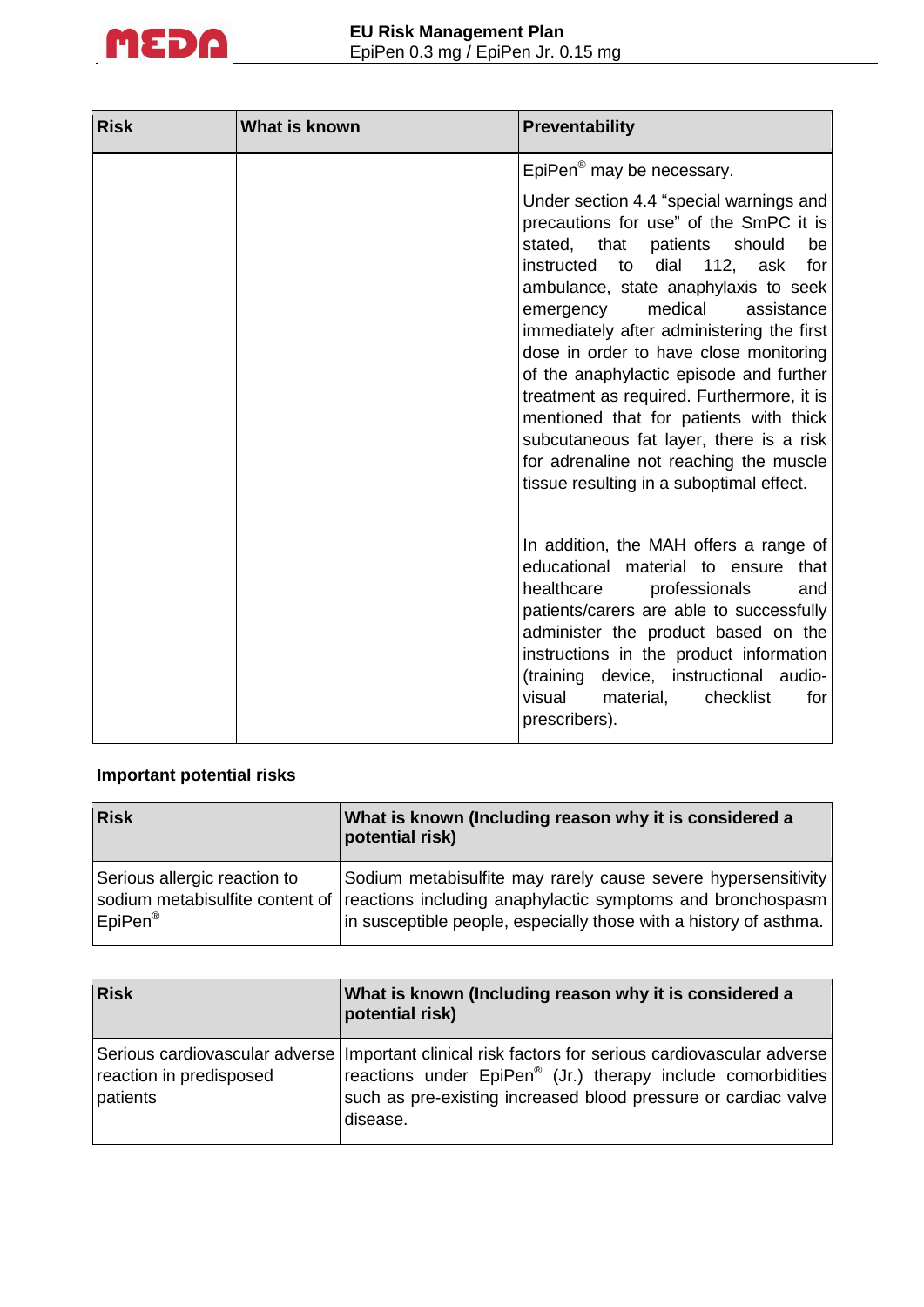

## **Missing information**

None.

#### *VI.2.5 Summary of risk minimisation measures by safety concern*

For all safety concerns, routine risk minimisation measures, including special warning in the SmPC, CCDS or PIL, are applied.

These additional risk minimisation measures are for the following risks:

#### **Important identified risk: Device failure**

#### **Risk minimisation measures**

Objective and rationale:

 The aim of the risk minimisation measure is to monitor the number of device failures and to ensure that even in case of device failure, the life-threatening situation may be adequately treated.

Summary description of main additional risk minimisation measures:

Educational material includes:

- Training device which should allow prescribers and patient/carers to familiarise themselves with the device and the administration procedure of the prescribed adrenaline Auto-Injector before its actual use. The training device mimics the precise step of use of the active device without containing the active substance or a needle and offer the possibility to be reset and used repeatedly.
- Instructional audio-visual material which explains in detail how the product is to be used and the different steps for administration.
- Checklist for prescribers aiming to facilitate the discussion between the prescriber and the patient and to provide sufficient information on the optimal way of use, administration and storage of the product.

The improved Auto-Injector has been introduced in all European countries where Epipen® is approved.

### **Important identified risk: Accidental injection**

#### **Risk minimisation measures**

Objective and rationale:

- To ensure correct handling of the EpiPen® Auto-Injector and therefore to avoid undesirable effects due to accidental injections.
- The Auto-Injector has been newly designed to make handling easier and safer providing a more ergonomic design and a new needle-protection mechanism after use. This will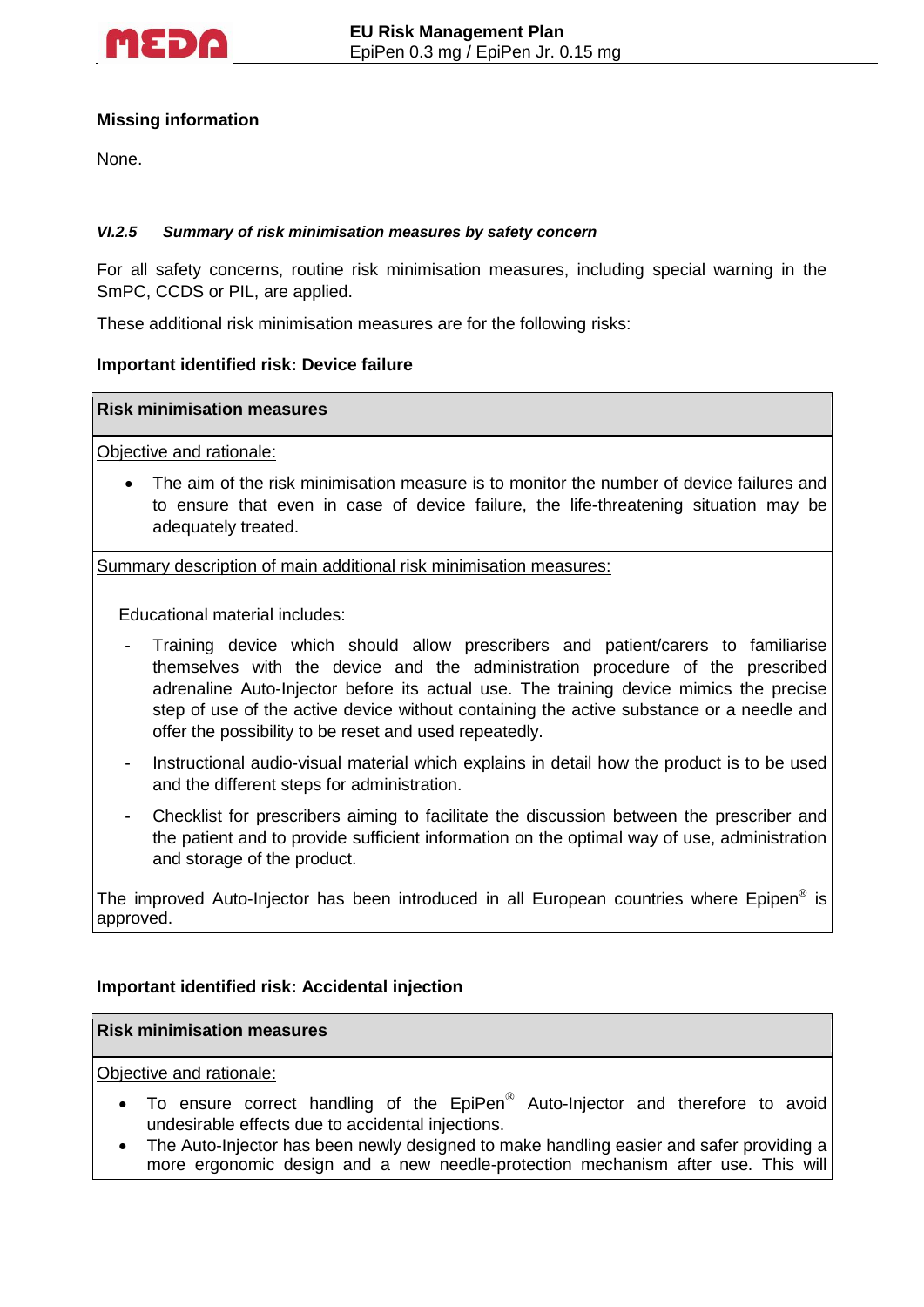

#### **Risk minimisation measures**

- prevent accidental needle sticks and allow for safe disposal of the Auto-Injector.
- Educational material is to ensure that healthcare professionals and patients/carers are able to successfully administer the product based on the instructions in the product information.

Summary description of main additional risk minimisation measures:

- Educational material includes:
- Training device which should allow prescribers and patient/carers to familiarise themselves with the device and the administration procedure of the prescribed adrenaline Auto-Injector before its actual use. The training device mimics the precise step of use of the active device without containing the active substance or a needle and offer the possibility to be reset and used repeatedly.
- Instructional audio-visual material which explains in detail how the product is to be used and the different steps for administration.
- Checklist for prescribers aiming to facilitate the discussion between the prescriber and the patient and to provide sufficient information on the optimal way of use, administration and storage of the product.

The improved Auto-Injector has been introduced in all European countries.

### **Important identified risk: Lack of efficacy due to wrong handling or lack of efficacy when no wrong handling or device failure was reported**

#### **Risk minimisation measure**

#### Objective and rationale:

- $\bullet$  To ensure correct dosage and storage of the EpiPen<sup>®</sup> Auto-Injector as well as prevention of administration of expired drug and therefore facilitating patients' benefit from treatment.
- In the approved SmPC, it is stated that a second injection may be necessary 5-15 minutes after the initial treatment.
- Sometimes patients do not know if they have administered the Auto-Injector successfully. The viewing window of the newly designed Auto-Injector serves in addition as a visual indicator that the dose of adrenaline has been delivered. After completed injection the viewing window is obscured.
- Educational material is to ensure that healthcare professionals and patients/carers are able to successfully administer the product based on the instructions in the product information.

Summary description of main additional risk minimisation measures:

- Educational material includes:
- Training device which should allow prescribers and patient/carers to familiarise themselves with the device and the administration procedure of the prescribed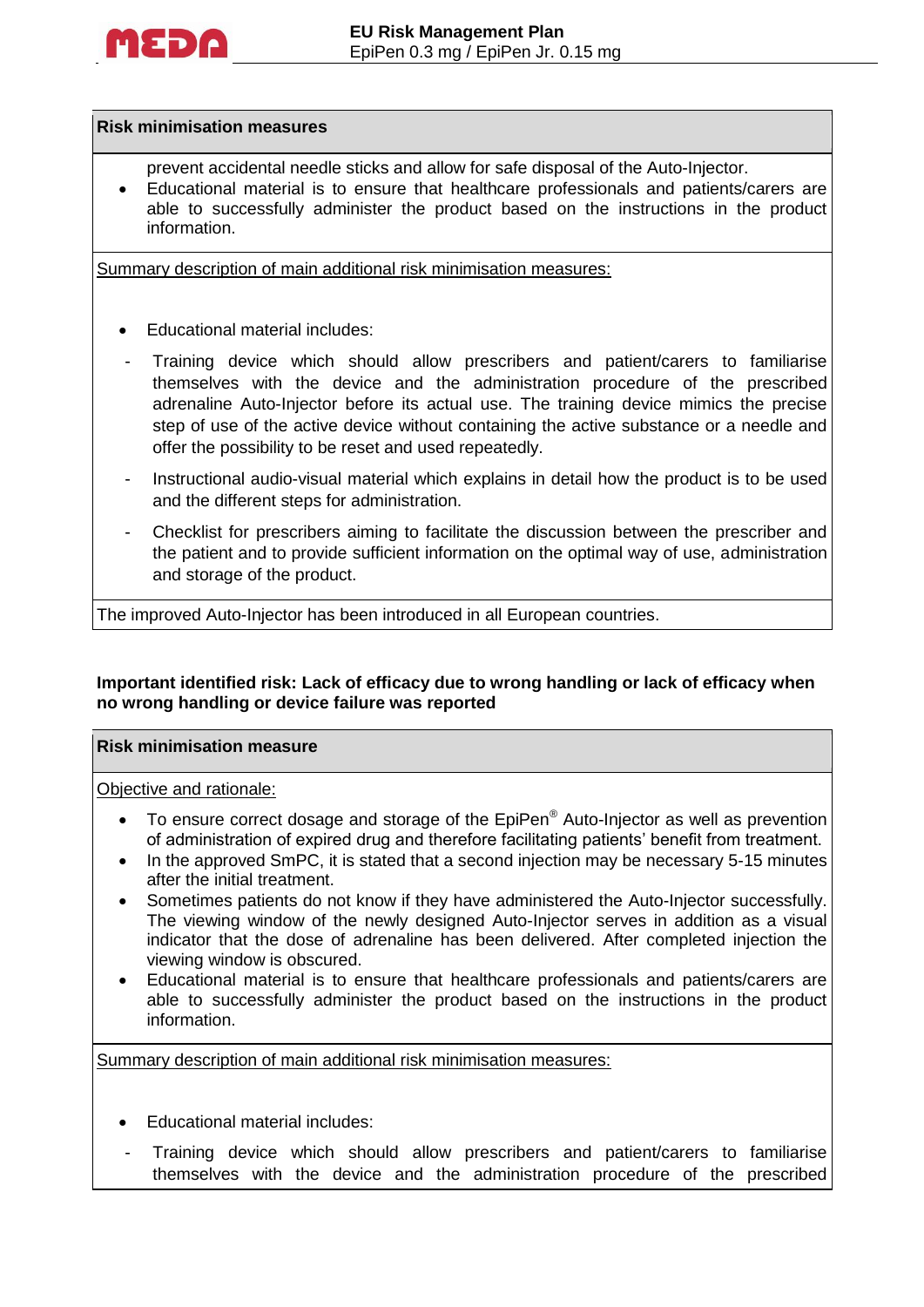

#### **Risk minimisation measure**

adrenaline Auto-Injector before its actual use. The training device mimics the precise step of use of the active device without containing the active substance or a needle and offer the possibility to be reset and used repeatedly.

- Instructional audio-visual material which explains in detail how the product is to be used and the different steps for administration
- Checklist for prescribers aiming to facilitate the discussion between the prescriber and the patient and to provide sufficient information on the optimal way of use, administration and storage of the product.

#### *VI.2.6 Planned post authorisation development plan*

#### **List of studies in post authorisation development plan**

| <b>Study/activity</b><br>Type, title and<br>category (1-3)                                                                                                                                                                                                                                                                                         | <b>Objectives</b>                                                                                                                                                                                                                                                                                                                                                                                                                                    | <b>Safety concerns</b><br>addressed                                                                     | Status (planned,<br>started)        | Date for<br>submission of<br>interim or final<br>reports (planned<br>or actual) |
|----------------------------------------------------------------------------------------------------------------------------------------------------------------------------------------------------------------------------------------------------------------------------------------------------------------------------------------------------|------------------------------------------------------------------------------------------------------------------------------------------------------------------------------------------------------------------------------------------------------------------------------------------------------------------------------------------------------------------------------------------------------------------------------------------------------|---------------------------------------------------------------------------------------------------------|-------------------------------------|---------------------------------------------------------------------------------|
| PK/PD study:<br>Pharmacokinetic/<br>Pharmacodynamic<br>(PK/PD) Study to<br>Evaluate<br>Adrenaline<br>(Epinephrine)<br>Exposure<br>Following<br>Intramuscular<br>Administration of<br>Fastjekt <sup>®</sup> Auto-<br>Injector (0.3 mg;<br>Mylan) in Adult<br>Volunteers with<br>Varying Skin to<br><b>Muscle Distance</b><br>(STMD) in the<br>Thigh | To compare<br>adrenaline<br>PK/absorption<br>$(AUC, C_{max}, t_{max})$<br>of intramuscular<br>(IM)<br>administration of<br>EpiPen <sup>®</sup><br>(Adrenaline)<br>Auto-Injector<br>$(0.3 \text{ mg})$ vs<br>standard<br>syringe/needle<br>equipment, at<br>mid-anterolateral<br>thigh in healthy<br>volunteers<br>To compare<br>adrenaline<br>PK/absorption of<br>EpiPen <sup>®</sup> vs<br>placebo syringe,<br>administered at<br>mid-anterolateral | Safety concern:<br>Lack of efficacy<br>(when no wrong<br>handling or<br>device failure was<br>reported) | Study planned.<br>Not yet approved. | Study report:<br>12 months after<br>approval.                                   |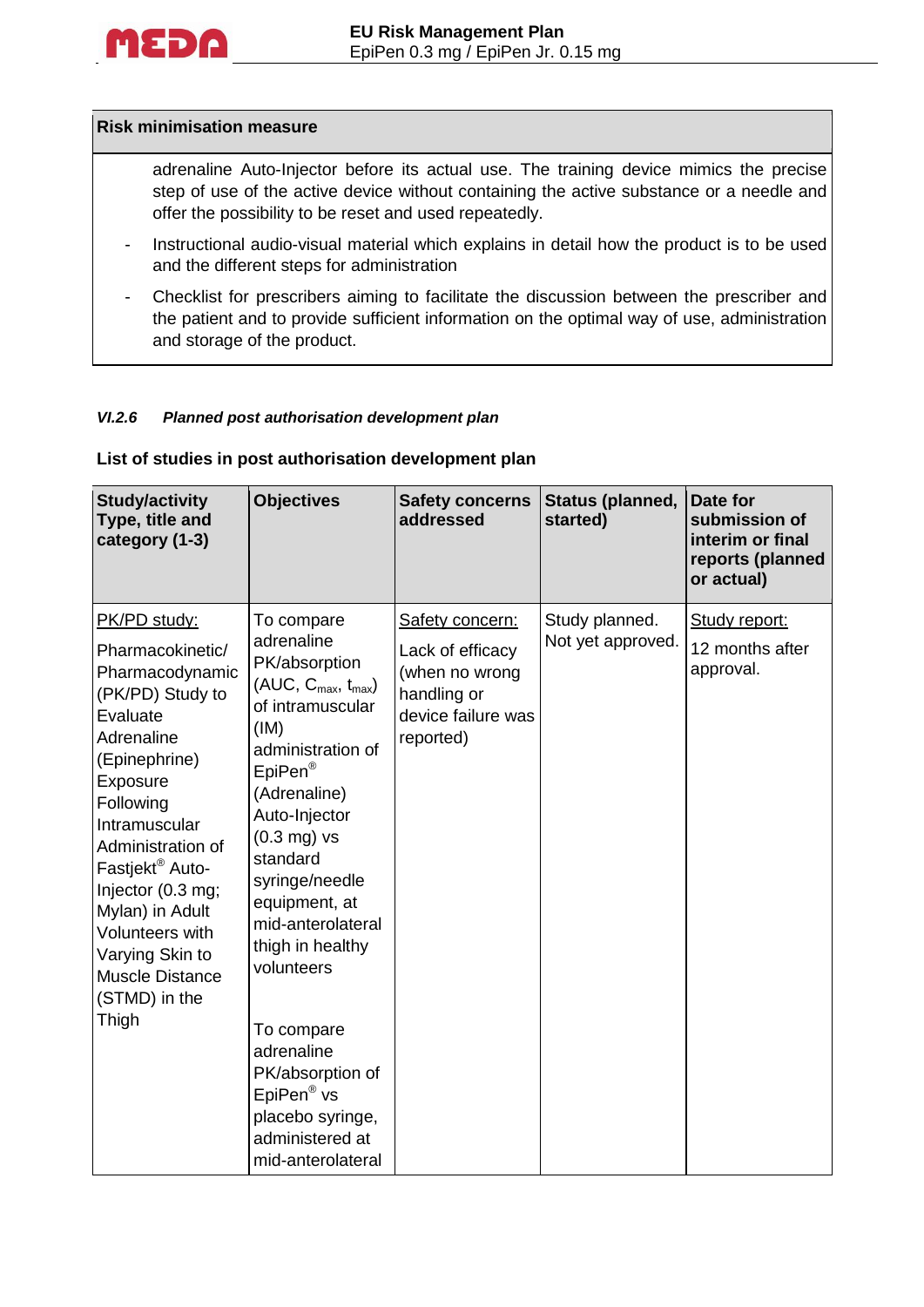

| <b>Study/activity</b><br>Type, title and<br>category (1-3) | <b>Objectives</b>                                                                                              | <b>Safety concerns</b><br>addressed | Status (planned,<br>started) | Date for<br>submission of<br>interim or final<br>reports (planned<br>or actual) |
|------------------------------------------------------------|----------------------------------------------------------------------------------------------------------------|-------------------------------------|------------------------------|---------------------------------------------------------------------------------|
|                                                            | thigh<br>To compare PD<br>parameters: heart<br>rate (HR),<br>systolic/diastolic<br>blood pressure<br>(SBP/DBP) |                                     |                              |                                                                                 |

## **Studies which are a condition of the marketing authorisation**

The above mentioned study is no condition of the marketing authorisation.

## *VI.2.7 Summary of changes to the Risk Management Plan over time*

Major changes to the Risk Management Plan over time

| <b>Version</b> | <b>Date</b> | <b>Safety Concerns</b>                                                                                                | <b>Comment</b>                                                                                                      |
|----------------|-------------|-----------------------------------------------------------------------------------------------------------------------|---------------------------------------------------------------------------------------------------------------------|
| 02             |             | 28 May 2013   Identified Risks:<br>1. Auto-Injector not working in a critical<br>situation<br>2. Accidental injection | Inclusion on monitoring of<br>effectiveness of EpiPen <sup>®</sup><br>educational materials by<br>means of a survey |
|                |             | 3. No or reduced effect from injection<br><b>Potential Risks:</b><br>None.<br><b>Missing information:</b>             | No additional identified or<br>potential<br>risks<br>in.<br>comparison<br>former<br>to<br>version.                  |
|                |             | None.                                                                                                                 |                                                                                                                     |
| 03             | N/A         | <b>Identified Risks:</b><br>1. Auto-Injector not working in a<br>critical situation<br>2. Accidental injection        | Adaption to the new EU-<br>RMP format and update<br>the<br>post-marketing<br>of<br>experience.                      |